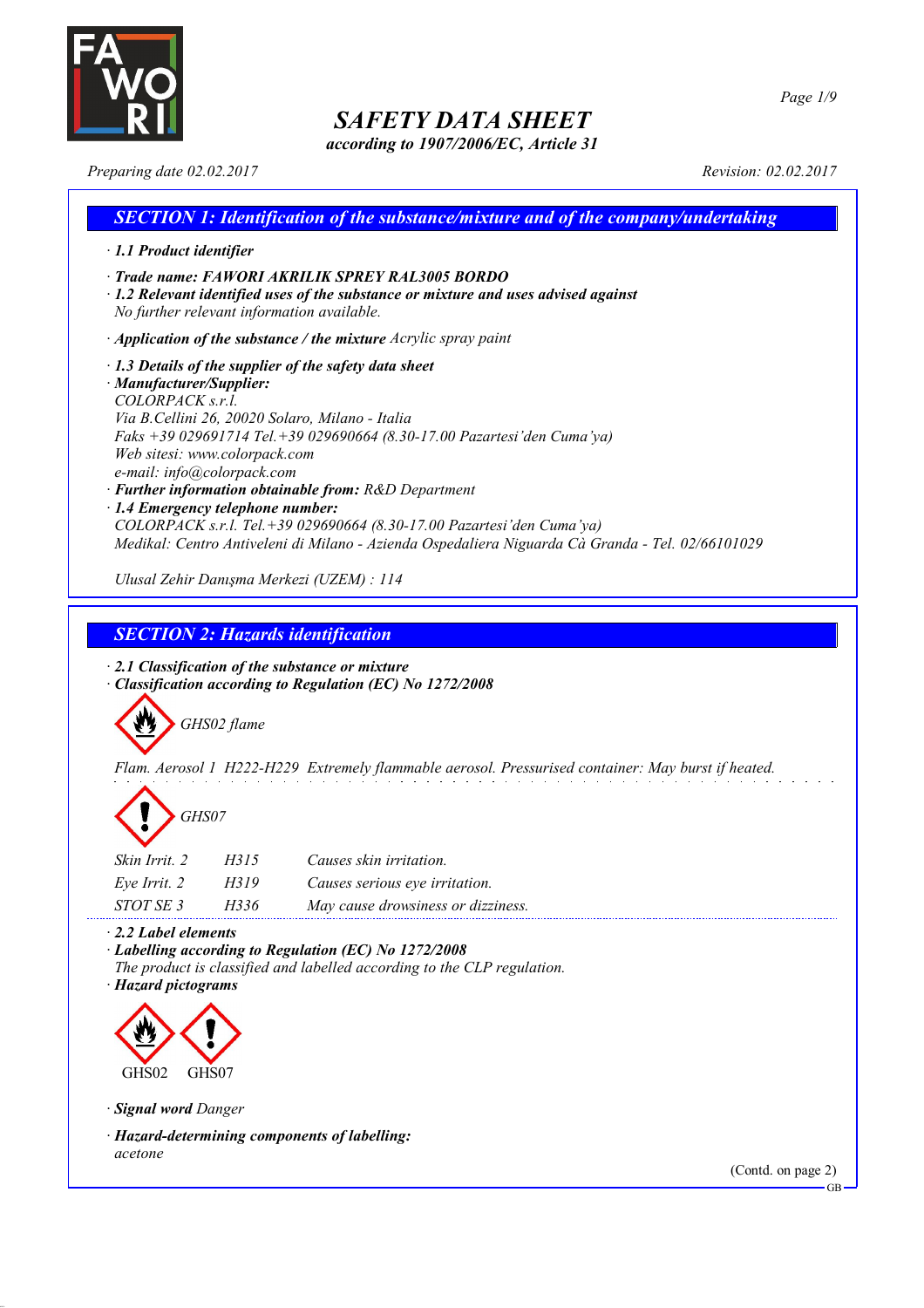*according to 1907/2006/EC, Article 31*

*Preparing date 02.02.2017 Revision: 02.02.2017*

*· Hazard statements*

### *Trade name: FAWORI AKRILIK SPREY RAL3005 BORDO*

(Contd. of page 1)

| H222-H229 Extremely flammable aerosol. Pressurised container: May burst if heated.                             |
|----------------------------------------------------------------------------------------------------------------|
| Causes skin irritation.<br>H315                                                                                |
| H319<br>Causes serious eye irritation.                                                                         |
| May cause drowsiness or dizziness.<br>H336                                                                     |
| · Precautionary statements                                                                                     |
| If medical advice is needed, have product container or label at hand.<br><i>P101</i>                           |
| <i>P102</i><br>Keep out of reach of children.                                                                  |
| Read label before use.<br>P103                                                                                 |
| P <sub>210</sub><br>Keep away from heat/sparks/open flames/hot surfaces. - No smoking.                         |
| Pressurized container: Do not pierce or burn, even after use.<br><i>P251</i>                                   |
| P305+P351+P338 IF IN EYES: Rinse cautiously with water for several minutes. Remove contact lenses, if          |
| present and easy to do. Continue rinsing.                                                                      |
| P <sub>405</sub><br>Store locked up.                                                                           |
| $P410 + P412$<br>Protect from sunlight. Do not expose to temperatures exceeding $50 \degree C/122 \degree F$ . |
| Dispose of contents/container in accordance with local/regional/national/international<br><i>P501</i>          |
| regulations.                                                                                                   |
| $\cdot$ Additional information $\cdot$                                                                         |

*· Additional information:*

Pressurized container: protect from sunlight and do not expose to temperatures exceeding 50°C. Do not pierce or *burn, even after use.*

Do not spray on a naked flame or any incandescent material. Keep away from sources of ignition - No smoking. *· 2.3 Other hazards*

- *· Results of PBT and vPvB assessment*
- *· PBT: Not applicable.*
- *· vPvB: Not applicable.*

### *SECTION 3: Composition/information on ingredients*

- *· 3.2 Chemical characterisation: Mixtures*
- *· Description:*

| Dangerous components: |                                                                                                                                                                                                  |              |
|-----------------------|--------------------------------------------------------------------------------------------------------------------------------------------------------------------------------------------------|--------------|
|                       | cosolvent                                                                                                                                                                                        | $< 2.5\%$    |
|                       | Acute Tox. 4, H302; Acute Tox. 4, H312; Acute Tox. 4, H332; Skin Irrit. 2,<br>H315; Eye Irrit. 2, H319                                                                                           |              |
| $CAS: 67-64-1$        | acetone                                                                                                                                                                                          | $25 - 50\%$  |
|                       | EINECS: 200-662-2 $\otimes$ Flam. Liq. 2, H225; $\otimes$ Eye Irrit. 2, H319; STOT SE 3, H336                                                                                                    |              |
| $CAS: 68476-40-4$     | Hydrocarbons, C3-4                                                                                                                                                                               | $25 - 50\%$  |
|                       | EINECS: 270-681-9 & Flam. Gas 1, H220; Press. Gas C, H280                                                                                                                                        |              |
| $CAS: 1330-20-7$      | Xylol, Isomerengemisch (wenn Flammpunkt<21 $^{\circ}$ C)                                                                                                                                         | $10 - 25\%$  |
|                       | Elam. Liq. 2, H225; $\Diamond$ Acute Tox. 4, H312; Acute Tox. 4, H332; Skin Irrit.<br>2. H315                                                                                                    |              |
| $CAS: 123-86-4$       | n-butyl acetate                                                                                                                                                                                  | $2.5 - 10\%$ |
|                       | EINECS: 204-658-1 & Flam. Liq. 3, H226; STOT SE 3, H336                                                                                                                                          |              |
| $CAS: 110-82-7$       | cyclohexane                                                                                                                                                                                      | $< 2.5\%$    |
|                       | EINECS: 203-806-2 $\otimes$ Flam. Liq. 2, H225; $\otimes$ Asp. Tox. 1, H304; $\otimes$ Aquatic Acute 1, H400;<br>Aquatic Chronic 1, H410; $\langle \rangle$ Skin Irrit. 2, H315; STOT SE 3, H336 |              |
|                       | $\cdot$ <b>Additional information:</b> For the wording of the listed risk phrases refer to section 16.                                                                                           |              |

(Contd. on page 3)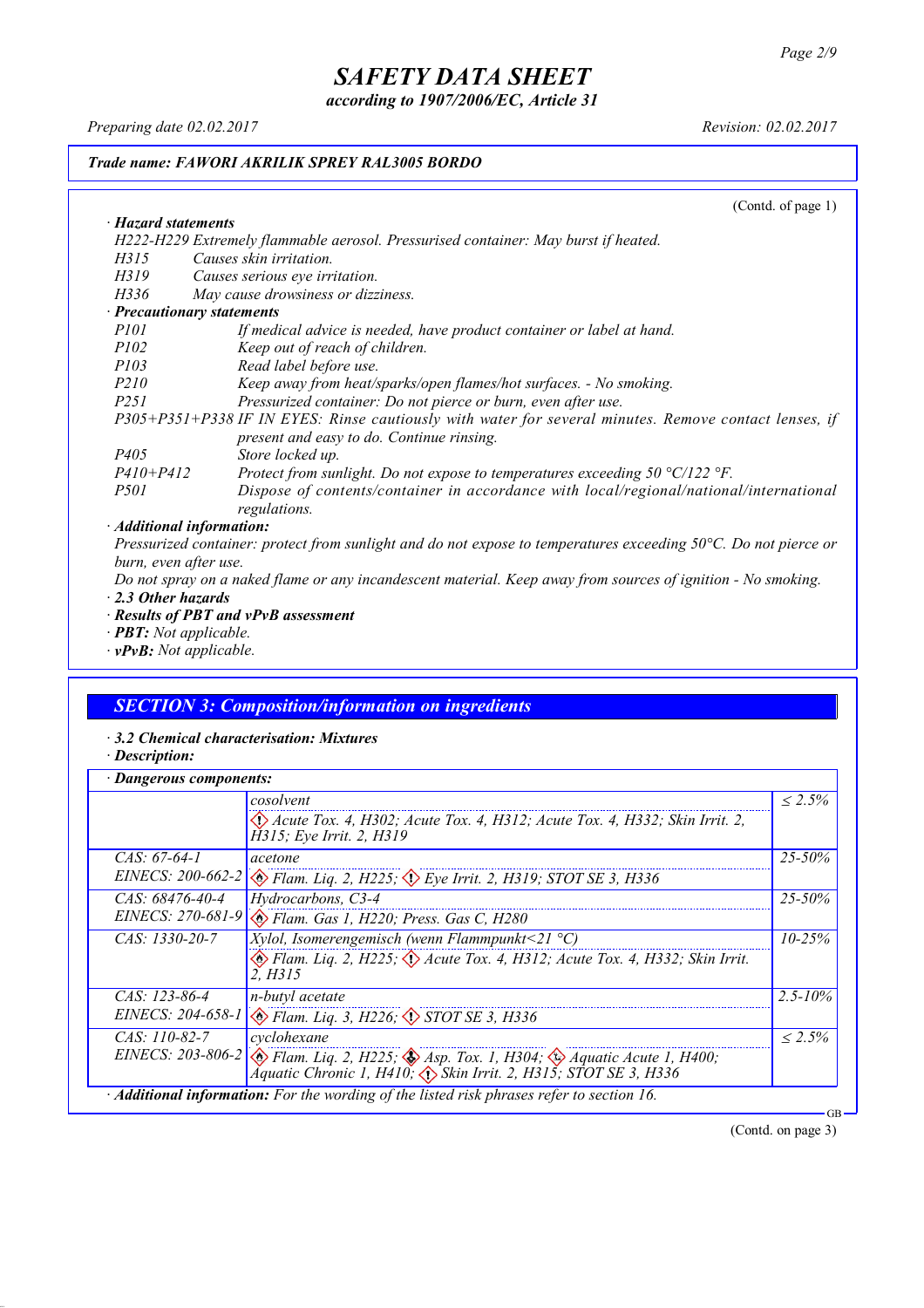*according to 1907/2006/EC, Article 31*

*Preparing date 02.02.2017 Revision: 02.02.2017*

### *Trade name: FAWORI AKRILIK SPREY RAL3005 BORDO*

(Contd. of page 2)

### *SECTION 4: First aid measures*

*· 4.1 Description of first aid measures*

*· General information:*

Symptoms of poisoning may even occur after several hours; therefore medical observation for at least 48 hours *after the accident.*

*· After inhalation:*

*Supply fresh air. If required, provide artificial respiration. Keep patient warm. Consult doctor if symptoms persist.*

*In case of unconsciousness place patient stably in side position for transportation.*

- *· After skin contact: Immediately rinse with water.*
- *· After eye contact:*

*Rinse opened eye for several minutes under running water. If symptoms persist, consult a doctor.*

*· After swallowing: If symptoms persist consult doctor.*

*· 4.2 Most important symptoms and effects, both acute and delayed No further relevant information available.*

*· 4.3 Indication of any immediate medical attention and special treatment needed*

*No further relevant information available.*

### *SECTION 5: Firefighting measures*

- *· 5.1 Extinguishing media*
- *· Suitable extinguishing agents: CO2, sand, extinguishing powder. Do not use water.*
- *· For safety reasons unsuitable extinguishing agents: Water with full jet*
- *· 5.2 Special hazards arising from the substance or mixture No further relevant information available.*
- *· 5.3 Advice for firefighters*
- *· Protective equipment: Mouth respiratory protective device.*

### *SECTION 6: Accidental release measures*

*· 6.1 Personal precautions, protective equipment and emergency procedures Wear protective equipment. Keep unprotected persons away.*

*· 6.2 Environmental precautions: Do not allow to enter sewers/ surface or ground water.*

*· 6.3 Methods and material for containment and cleaning up:*

*Dispose contaminated material as waste according to item 13. Ensure adequate ventilation.*

*Do not flush with water or aqueous cleansing agents*

- *· 6.4 Reference to other sections*
- *See Section 7 for information on safe handling.*

*See Section 8 for information on personal protection equipment.*

*See Section 13 for disposal information.*

### *SECTION 7: Handling and storage*

*· 7.1 Precautions for safe handling*

*Ensure good ventilation/exhaustion at the workplace.*

*Open and handle receptacle with care.*

*· Information about fire - and explosion protection: Keep ignition sources away - Do not smoke.*

*Protect against electrostatic charges.*

(Contd. on page 4)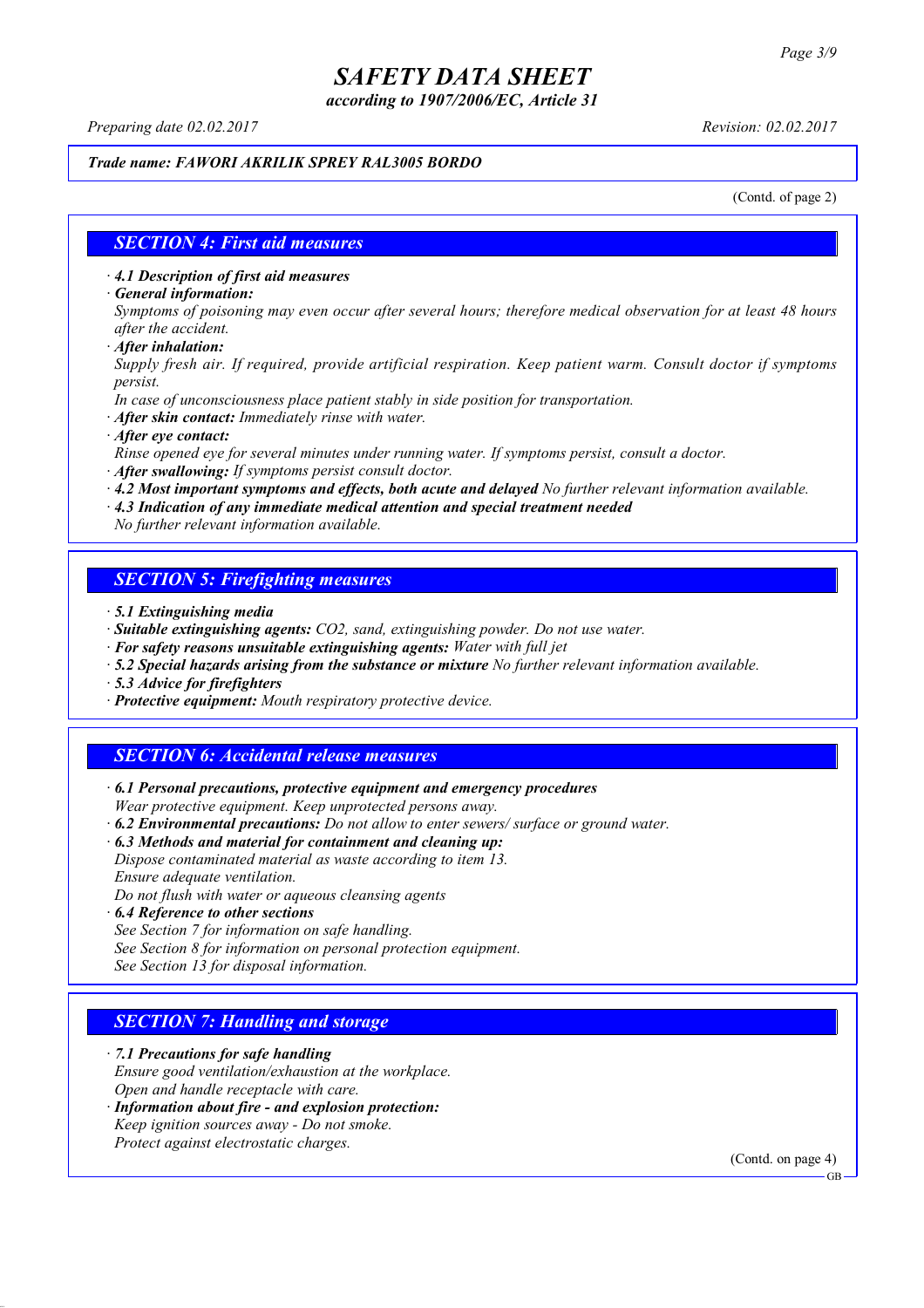*according to 1907/2006/EC, Article 31*

*Preparing date 02.02.2017 Revision: 02.02.2017*

### *Trade name: FAWORI AKRILIK SPREY RAL3005 BORDO*

(Contd. of page 3) *Pressurised container: protect from sunlight and do not expose to temperatures exceeding 50 °C, i.e. electric lights. Do not pierce or burn, even after use. Do not spray onto a naked flame or any incandescent material.*

- *· 7.2 Conditions for safe storage, including any incompatibilities · Storage:*
- *· Requirements to be met by storerooms and receptacles: Store in a cool location. Observe official regulations on storing packagings with pressurised containers.*
- *· Information about storage in one common storage facility: Not required. · Further information about storage conditions: Keep container tightly sealed. Do not seal receptacle gas tight. Store in cool, dry conditions in well sealed receptacles. Protect from heat and direct sunlight.*

*· 7.3 Specific end use(s) No further relevant information available.*

### *SECTION 8: Exposure controls/personal protection*

- *· Additional information about design of technical facilities: No further data; see item 7.*
- *· 8.1 Control parameters · Ingredients with limit values that require monitoring at the workplace: 67-64-1 acetone WEL Short-term value: 3620 mg/m³, 1500 ppm Long-term value: 1210 mg/m³, 500 ppm 1330-20-7 Xylol, Isomerengemisch (wenn Flammpunkt<21 °C) WEL Short-term value: 441 mg/m³, 100 ppm Long-term value: 220 mg/m³, 50 ppm Sk, BMGV 123-86-4 n-butyl acetate WEL Short-term value: 966 mg/m³, 200 ppm Long-term value: 724 mg/m³, 150 ppm 111-76-2 2-Butoxyethanol WEL Short-term value: 246 mg/m³, 50 ppm Long-term value: 123 mg/m³, 25 ppm Sk, BMGV · Ingredients with biological limit values: 1330-20-7 Xylol, Isomerengemisch (wenn Flammpunkt<21 °C) BMGV 650 mmol/mol creatinine Medium: urine Sampling time: post shift Parameter: methyl hippuric acid 111-76-2 2-Butoxyethanol BMGV 240 mmol/mol creatinine Medium: urine Sampling time: post shift Parameter: butoxyacetic acid · Additional information: The lists valid during the making were used as basis.* (Contd. on page 5)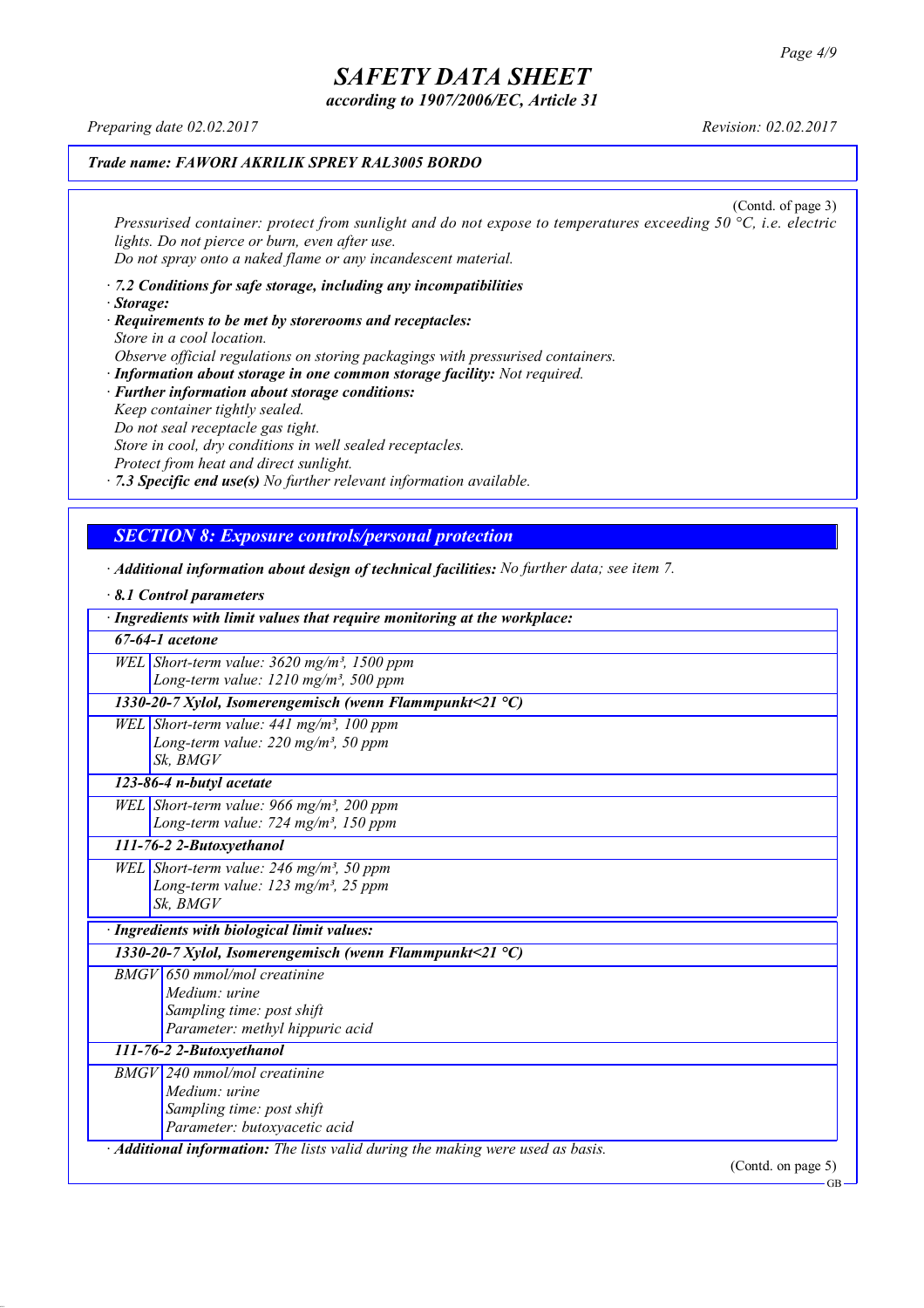*according to 1907/2006/EC, Article 31*

*Preparing date 02.02.2017 Revision: 02.02.2017*

#### *Trade name: FAWORI AKRILIK SPREY RAL3005 BORDO*

(Contd. of page 4)

#### *· 8.2 Exposure controls*

- *· Personal protective equipment:*
- *· General protective and hygienic measures:*

*Keep away from foodstuffs, beverages and feed. Immediately remove all soiled and contaminated clothing Wash hands before breaks and at the end of work. Avoid contact with the eyes.*

*Avoid contact with the eyes and skin.*

#### *· Respiratory protection:*

In case of brief exposure or low pollution use respiratory filter device. In case of intensive or longer exposure use *self-contained respiratory protective device.*

*· Protection of hands:*



*Protective gloves*

*The glove material has to be impermeable and resistant to the product/ the substance/ the preparation.* Due to missing tests no recommendation to the glove material can be given for the product/ the preparation/ the *chemical mixture.*

Selection of the glove material on consideration of the penetration times, rates of diffusion and the degradation *· Material of gloves*

The selection of the suitable gloves does not only depend on the material, but also on further marks of quality and *varies from manufacturer to manufacturer. As the product is a preparation of several substances, the resistance* of the glove material can not be calculated in advance and has therefore to be checked prior to the application.

*· Penetration time of glove material*

The exact break trough time has to be found out by the manufacturer of the protective gloves and has to be *observed.*

*· Eye protection:*



*Tightly sealed goggles*

| $\cdot$ 9.1 Information on basic physical and chemical properties<br><b>General Information</b> |                                    |  |
|-------------------------------------------------------------------------------------------------|------------------------------------|--|
| $\cdot$ Appearance:                                                                             |                                    |  |
| Form:                                                                                           | Aerosol                            |  |
| Colour:                                                                                         | According to product specification |  |
| · Odour:                                                                                        | Characteristic                     |  |
| $\cdot$ Change in condition                                                                     |                                    |  |
| <b>Boiling point/Boiling range:</b>                                                             | Not applicable, as aerosol.        |  |
| · Flash point:                                                                                  | $\leq$ 0 $^{\circ}$ C              |  |
| · Ignition temperature:                                                                         | $>$ 400 °C                         |  |
| · Danger of explosion:                                                                          | Not determined.                    |  |
| · Explosion limits:                                                                             |                                    |  |
| Lower:                                                                                          | 1.8 Vol $\%$                       |  |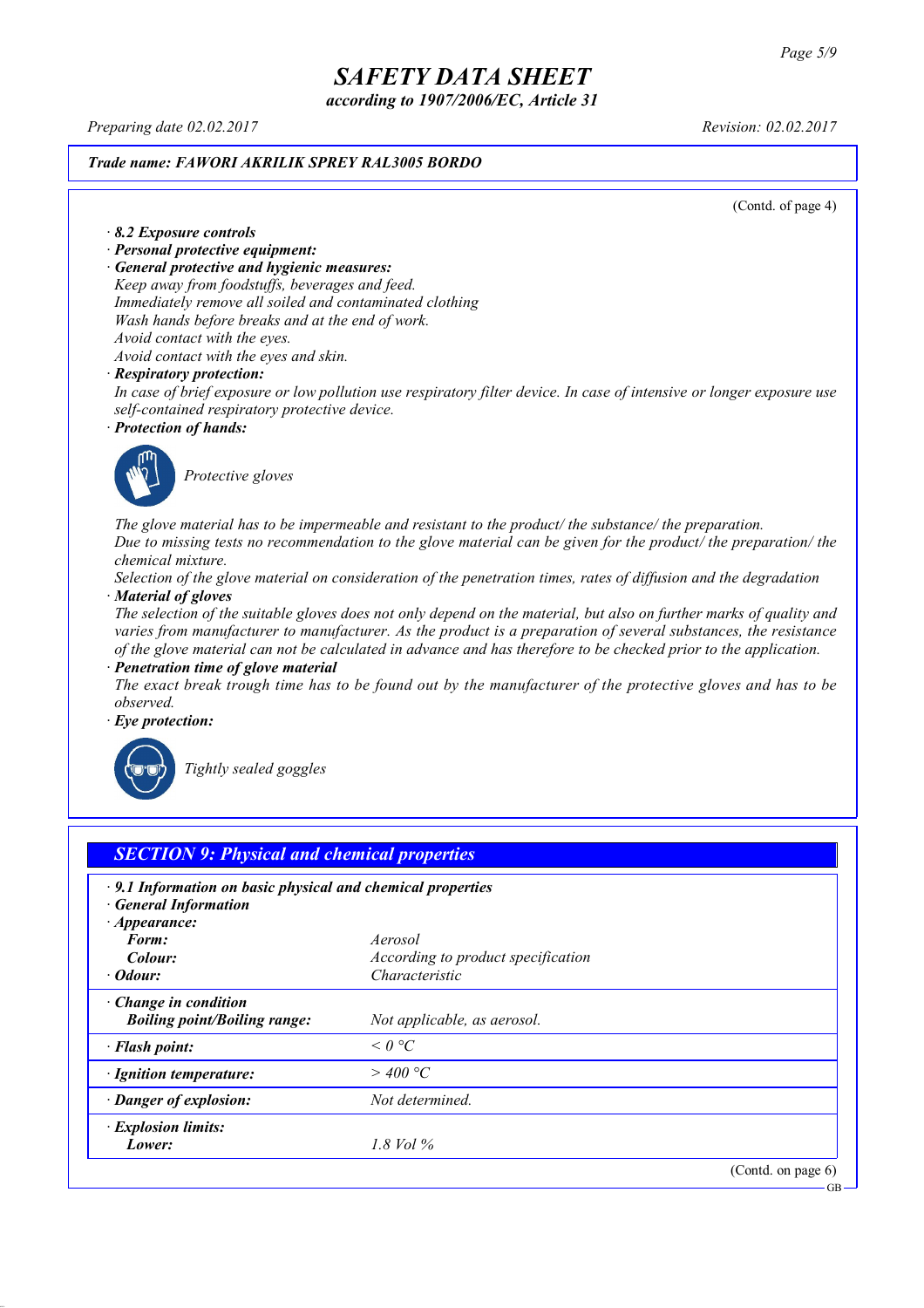*according to 1907/2006/EC, Article 31*

*Preparing date 02.02.2017 Revision: 02.02.2017*

#### *Trade name: FAWORI AKRILIK SPREY RAL3005 BORDO*

|                                                                   |                                                             | (Contd. of page 5) |
|-------------------------------------------------------------------|-------------------------------------------------------------|--------------------|
| <b>Upper:</b>                                                     | $9.5$ Vol $\%$                                              |                    |
| $\cdot$ Vapour pressure at 20 °C:                                 | $4.5$ bar                                                   |                    |
| $\cdot$ Density at 20 °C:<br>$\cdot$ Vapour density at 20 °C      | $0.95$ g/cm <sup>3</sup><br>$>l$ g/cm <sup>3</sup> (hava=1) |                    |
| $\cdot$ Solubility in / Miscibility with<br>water:                | Partly miscible.                                            |                    |
| · Partition coefficient (n-octanol/water): Not determined.        |                                                             |                    |
| $\cdot$ <i>Viscosity:</i><br>Kinematic:                           | Not determined.                                             |                    |
| · Solvent content:<br>$VOC$ (EC)<br>$\cdot$ 9.2 Other information | $600$ g/l<br>No further relevant information available.     |                    |

### *SECTION 10: Stability and reactivity*

*· 10.1 Reactivity*

- *· 10.2 Chemical stability*
- *· Thermal decomposition / conditions to be avoided: No decomposition if used according to specifications.*
- *· 10.3 Possibility of hazardous reactions No dangerous reactions known.*
- *· 10.4 Conditions to avoid No further relevant information available.*
- *· 10.5 Incompatible materials: No further relevant information available.*
- *· 10.6 Hazardous decomposition products: No dangerous decomposition products known.*

### *SECTION 11: Toxicological information*

*· 11.1 Information on toxicological effects*

*· Acute toxicity:*

*· LD/LC50 values relevant for classification:*

*110-82-7 cyclohexane*

*Oral LD50 12705 mg/kg (rat)*

- *· Primary irritant effect:*
- *· on the skin: No irritant effect.*
- *· on the eye: Irritating effect.*
- *· Sensitisation: No sensitising effects known.*
- *· Additional toxicological information:*

*The product shows the following dangers according to the calculation method of the General EU Classification Guidelines for Preparations as issued in the latest version:*

*Harmful Irritant*

### *SECTION 12: Ecological information*

*· 12.1 Toxicity*

- *· Aquatic toxicity: No further relevant information available.*
- *· 12.2 Persistence and degradability No further relevant information available.*
- *· 12.3 Bioaccumulative potential No further relevant information available.*

(Contd. on page 7) **GB**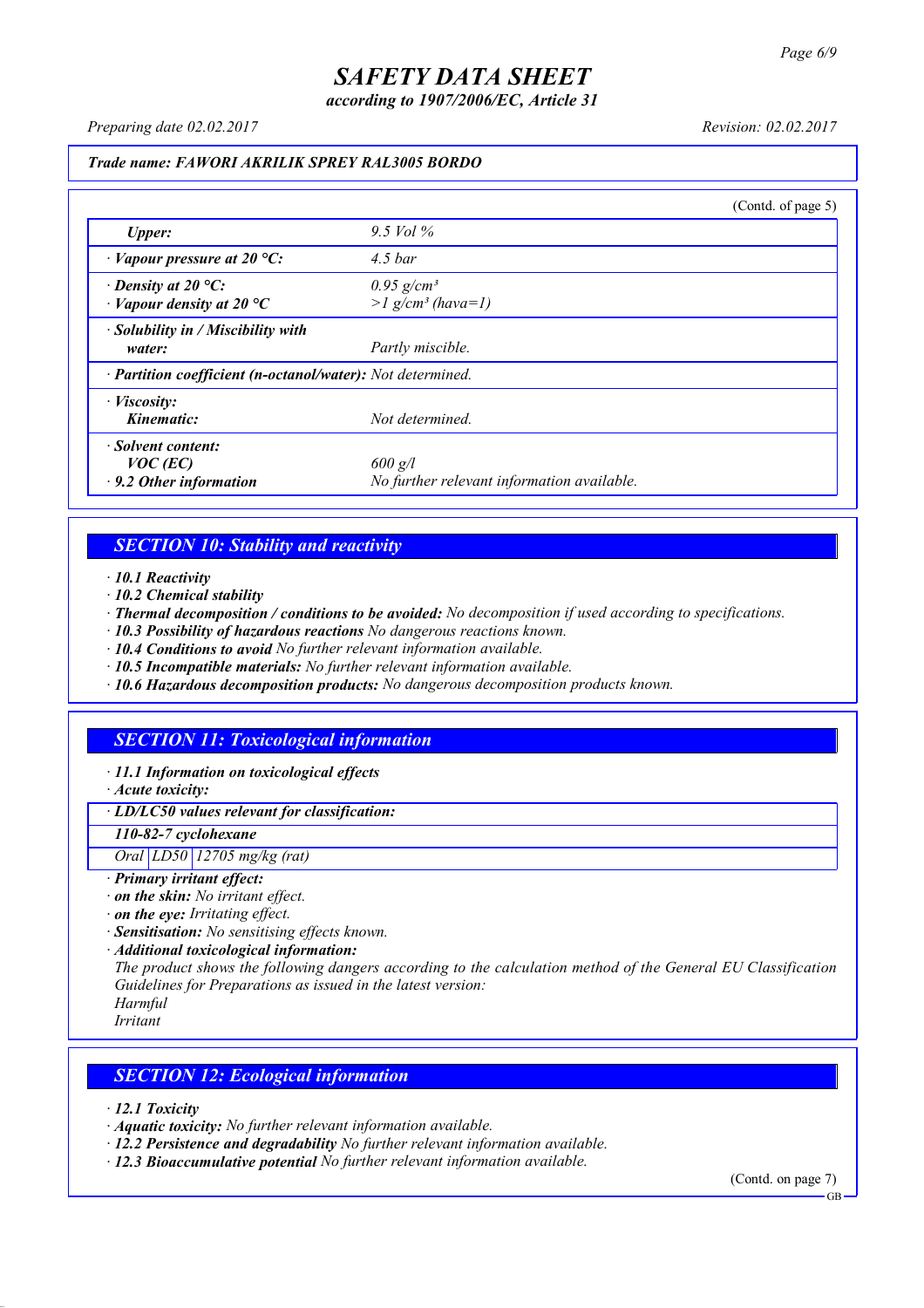*according to 1907/2006/EC, Article 31*

*Preparing date 02.02.2017 Revision: 02.02.2017*

### *Trade name: FAWORI AKRILIK SPREY RAL3005 BORDO*

(Contd. of page 6)

*· 12.4 Mobility in soil No further relevant information available.*

*· Additional ecological information:*

*· General notes:*

*Water hazard class 1 (German Regulation) (Self-assessment): slightly hazardous for water*

Do not allow undiluted product or large quantities of it to reach ground water, water course or sewage system.

### *· 12.5 Results of PBT and vPvB assessment*

*· PBT: Not applicable.*

*· vPvB: Not applicable.*

*· 12.6 Other adverse effects No further relevant information available.*

#### *SECTION 13: Disposal considerations*

*· 13.1 Waste treatment methods*

*· Recommendation*

*Must not be disposed together with household garbage. Do not allow product to reach sewage system.*

*· Uncleaned packaging:*

*· Recommendation: Disposal must be made according to official regulations.*

| <b>SECTION 14: Transport information</b> |                             |                    |
|------------------------------------------|-----------------------------|--------------------|
| $\cdot$ 14.1 UN-Number                   |                             |                    |
| ADR, IMDG, IATA                          | UN1950                      |                    |
| $\cdot$ 14.2 UN proper shipping name     |                             |                    |
| $·$ <i>ADR</i>                           | 1950 AEROSOLS               |                    |
| $\cdot$ IMDG                             | <b>AEROSOLS</b>             |                    |
| $\cdot$ IATA                             | AEROSOLS, flammable         |                    |
| · 14.3 Transport hazard class(es)        |                             |                    |
| $·$ <i>ADR</i>                           |                             |                    |
|                                          |                             |                    |
| · Class                                  | 5F Gases.<br>$\overline{2}$ |                    |
| $-Label$                                 | 21                          |                    |
| $\cdot$ IMDG, IATA                       |                             |                    |
|                                          |                             |                    |
| · Class                                  | 2.1                         |                    |
| $\cdot$ Label                            | 2.1                         |                    |
| · 14.4 Packing group                     |                             |                    |
| ADR, IMDG, IATA                          | Void                        |                    |
| · 14.5 Environmental hazards:            |                             |                    |
| · Marine pollutant:                      | N <sub>o</sub>              |                    |
| · 14.6 Special precautions for user      | Warning: Gases.             |                    |
|                                          |                             | (Contd. on page 8) |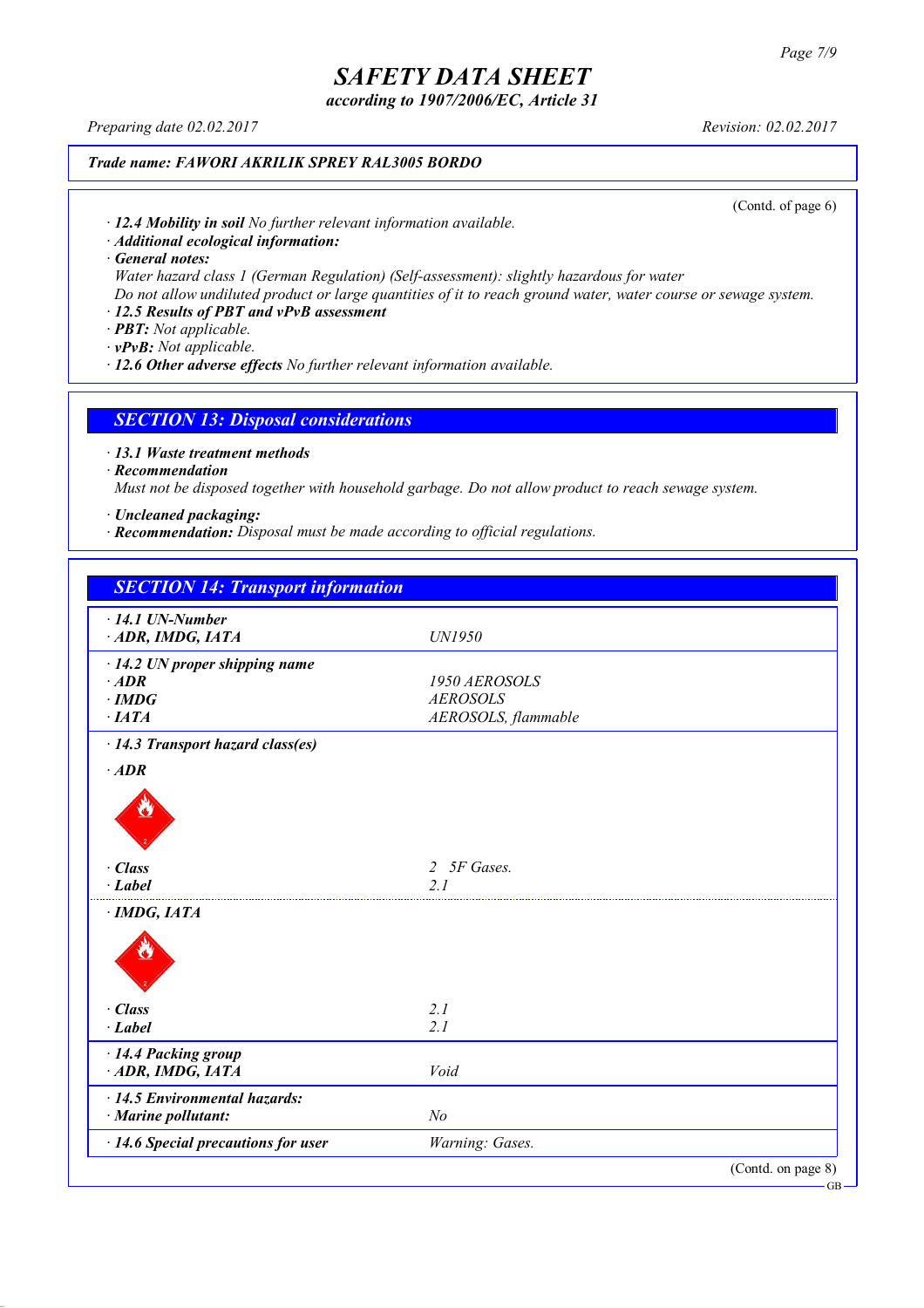*according to 1907/2006/EC, Article 31*

*Preparing date 02.02.2017 Revision: 02.02.2017*

#### *Trade name: FAWORI AKRILIK SPREY RAL3005 BORDO*

|                                                                                                                                         |                                                          | (Contd. of page $7$ ) |
|-----------------------------------------------------------------------------------------------------------------------------------------|----------------------------------------------------------|-----------------------|
| · Danger code (Kemler):<br>· EMS Number:                                                                                                | $F$ -D.S-U                                               |                       |
| $\cdot$ 14.7 Transport in bulk according to Annex II of<br><b>MARPOL73/78 and the IBC Code</b>                                          | Not applicable.                                          |                       |
| · Transport/Additional information:                                                                                                     |                                                          |                       |
| $\cdot$ ADR<br>$\cdot$ Limited quantities (LQ)<br>$\cdot$ Excepted quantities (EQ)<br>· Transport category<br>· Tunnel restriction code | II.<br>Code: E0<br>Not permitted as Excepted Quantity    |                       |
| $\cdot$ IMDG<br>Limited quantities (LO)<br>$\cdot$ Excepted quantities (EQ)                                                             | II.<br>$Code$ $E0$<br>Not permitted as Excepted Quantity |                       |
| · UN "Model Regulation":                                                                                                                | UN1950, AEROSOLS, 2.1                                    |                       |

### *SECTION 15: Regulatory information*

*· 15.1 Safety, health and environmental regulations/legislation specific for the substance or mixture*

*· National regulations:*

*Class Share in %*

*NK 55.5*

*· 15.2 Chemical safety assessment: A Chemical Safety Assessment has not been carried out.*

### *SECTION 16: Other information*

This information is based on our present knowledge. However, this shall not constitute a guarantee for any *specific product features and shall not establish a legally valid contractual relationship.*

#### *· Relevant phrases*

*H220 Extremely flammable gas. H225 Highly flammable liquid and vapour. H226 Flammable liquid and vapour. H280 Contains gas under pressure; may explode if heated. H302 Harmful if swallowed. H304 May be fatal if swallowed and enters airways. H312 Harmful in contact with skin. H315 Causes skin irritation. H319 Causes serious eye irritation. H332 Harmful if inhaled. H336 May cause drowsiness or dizziness. H400 Very toxic to aquatic life. H410 Very toxic to aquatic life with long lasting effects. · Contact: Murat Küçükkul / TSE - Safety Data Sheet preparer certified.*

*The certificate ID and date of the document: GBF-A-0-2289 / 23.03.2016*

(Contd. on page 9)